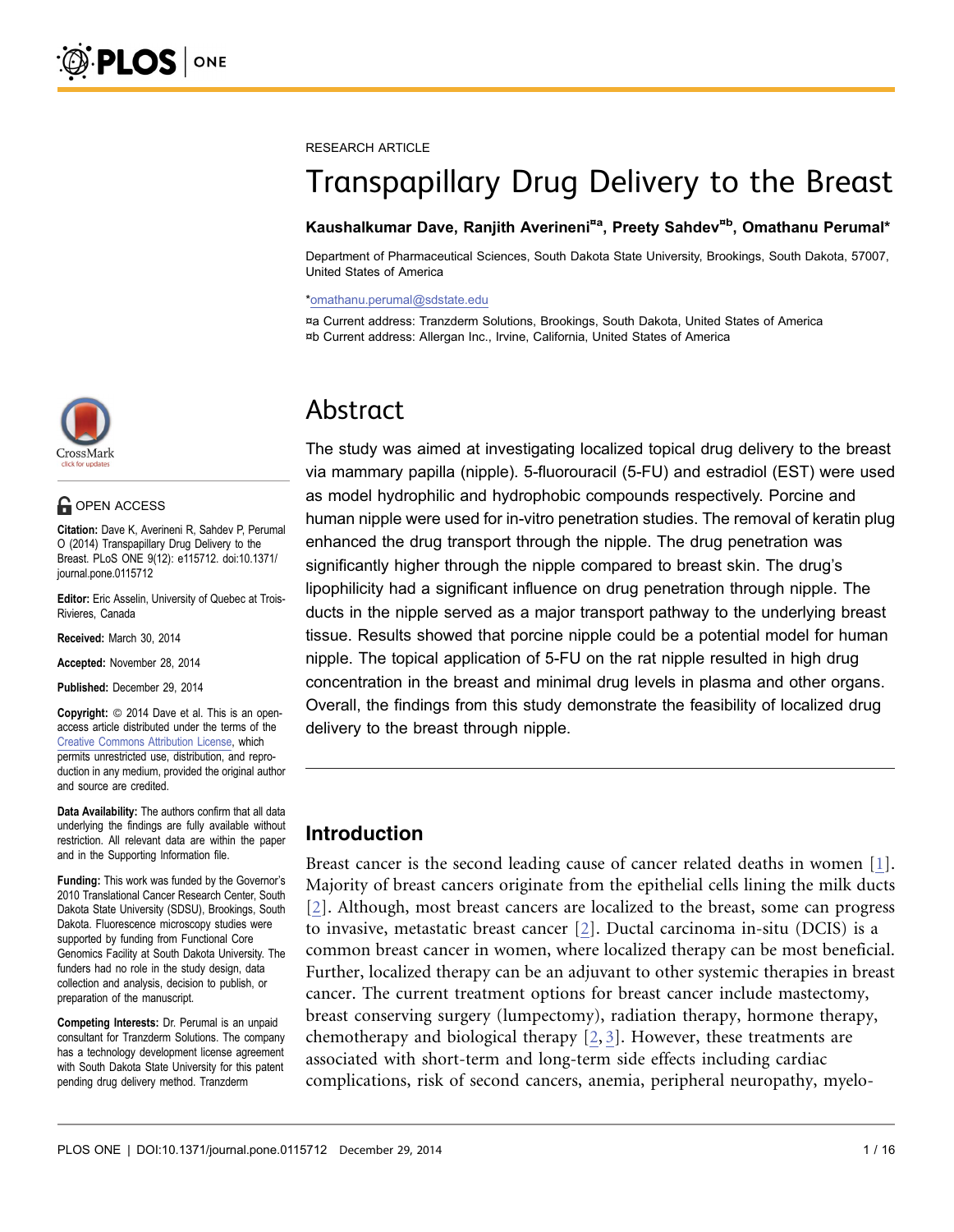

Solutions did not sponsor any part of this work and all the work reported in this paper were conducted prior to filing a patent application and initiating licensing agreement with the company. Dr. Averineni, a former post-doc at South Dakota University is currently employed as a research scientist at Tranzderm Solutions. Dr. Sahdev, a former graduate student at South Dakota State University is currently employed at Allergan and the company has no relationship to this work. The affiliations do not alter the authors' adherence to all the PLOS ONE policies on sharing data and materials.

suppression, thromboembolism and psychological distress [\[4–6\]](#page-14-0). Hence, there is a strong need to develop safe therapeutic approaches for breast cancer.

With the recent developments in ductoscopy, there has been interest in developing localized therapeutic approaches for breast cancer [\[7\]](#page-14-0). The intraductal injection of anti-cancer drugs has been reported to show better efficacy than intravenous (i.v.) injection in animals [\[7–9\].](#page-14-0) Further, in breast cancer patients, the intraductal injection showed higher drug levels in the breast and lower drug levels in the blood  $[8]$ . However, the intraductal injection is an invasive procedure that requires significant expertise and skill to identify a single duct for injection of anti-cancer agents. On the other hand, the topical application of anti-cancer agents on the breast skin has also been explored as a localized therapeutic approach [\[10–13\].](#page-14-0) However, the poor skin permeability results in limited drug concentration in deeper breast tissue [\[10–13\]](#page-14-0). To this end, the unique anatomy of the mammary papilla (nipple) provides a potential route for direct drug delivery to the underlying breast tissue. The multiple duct openings on the surface of the nipple directly extend into the terminal duct lobular units of the breast [\[14\].](#page-14-0) Furthermore the nipple-areola complex has a thinner epidermis compared to the skin [\[15\].](#page-14-0) The nipple-areola complex also has abundant appendages including apocrine, sebaceous and eccrine sweat glands, all of which can serve as potential transport pathways to the underlying breast tissue [\[16,](#page-14-0) [17\]](#page-14-0). Recently, Lee et al demonstrated the in-vitro delivery of delivery of anti-cancer compounds through porcine nipple [\[18\].](#page-14-0) However, the factors that influence drug transport through the nipple is yet to be established. To this end, the objective of this study was to investigate the influence of lipophilicity on molecular transport through the nipple. The second goal was to compare the in-vitro drug permeability between skin and nipple in human and porcine breast tissue. Finally, the goal was to test if localized topical drug delivery can be achieved in-vivo in rats.

### Materials and Methods

#### Ethics Statement

The human breast tissue used in the study was collected from human cadavers and is an exempt protocol as per the guidelines of Institutional Review Board at South Dakota State University. The animal studies were approved by the Institutional Animal Care and Use Committee at South Dakota State University (Approval Number: 12-029A).

### Materials

5-Fluorouracil (5-FU), estradiol (EST) and sulforhodamine B (SRB) were purchased from Sigma-Aldrich, St. Louis, MO. Nile Red (NR) was purchased from MP Biomedicals, Solon, OH. <sup>14</sup>C-5-FU and <sup>3</sup>H-EST were purchased from Moravek Biochemicals and Radiochemicals, Brea, CA. Biosol (tissue solubilizer), Bioscint and Ecoscint (scintillation cocktails) were purchased from National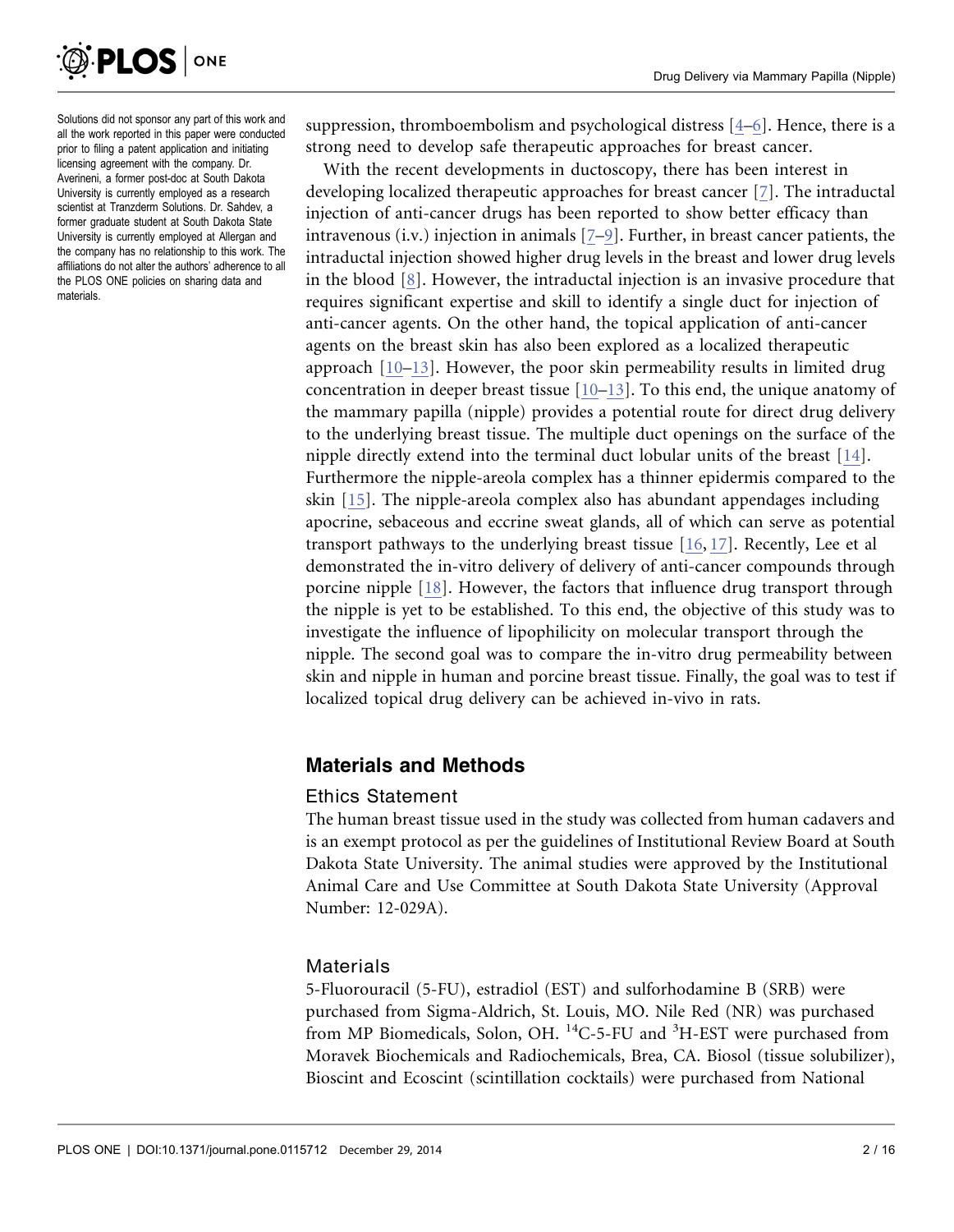Diagnostics, Atlanta, Georgia. Isoflurane was purchased from VetOne, Boise, ID. All other reagents were purchased from Sigma-Aldrich, St. Louis, MO, USA.

### Tissue preparation

Porcine tissue was procured from the slaughterhouse in the Department of Animal Science at South Dakota State University (Brookings, SD, USA). Nipple and breast skin were collected from 6–8 months old female pigs and was washed under tap water. Breast tissue from human cadavers was procured from the National Disease Research Interchange (Philadelphia, PA, USA) and South Dakota Lions Eye and Tissue Bank (Sioux Falls, SD, USA). The abdominal fat underneath the breast tissue was removed using a scalpel. For skin penetration studies, the breast skin surrounding the nipple was collected and dermatomed to 700 µm thickness (Padgett Instruments, St. Louis, MO, USA).

### In-vitro penetration studies

The nipple [\(Fig. 1](#page-3-0)) or the breast skin was sandwiched between the two compartments of a vertical Franz diffusion cell (0.63 cm<sup>2</sup>; PermeGear, Hellertown, PA, USA). The nipple was used as such or after removing the keratin plug by wiping the surface of the nipple using 70% alcohol. The removal of the keratin plug was confirmed using a stereo-microscope (Figure S1 in [S1 File](#page-13-0)). In this study, 5-fluorouracil (5-FU; MW=130 Da; Log  $P=-0.89$ ) and estradiol (EST; MW=273 Da; Log P=3.6) were used as model hydrophilic and hydrophobic drugs respectively. The receptor medium was composed of phosphate buffer containing 0.05% w/v of sodium azide (pH 7.4) for 5-FU and ethanol: phosphate buffer (20:80) for EST. The receptor compartment was maintained at  $37^{\circ}$ C and stirred using a magnetic bar. Saturated solution (500 µl) of 5-FU (spiked with 0.25  $\mu$ Ci <sup>14</sup>C-5-FU) and EST (spiked with 0.5  $\mu$ Ci <sup>3</sup>H-EST), prepared in ethanol: water (50:50), was applied in the donor compartment. The study was performed for 6–48 hrs and the samples (200  $\mu$ l) were collected from the receptor compartment at different time points. At the end of the study, the tissue was removed and digested using tissue solubilizer (Biosol). The samples were mixed with 2 ml of scintillation cocktail (Ecoscint was used for receptor compartment samples and Bioscint was used for tissue homogenate samples) and the radioactive counts were measured using a liquid scintillation counter (Beckman Coulter LS6500).

### Tissue histology

For studying the histology of porcine nipple, the tissue was fixed in 10% buffered neutral formalin for 72 hrs at room temperature. Then, the tissue was embedded in paraffin and  $5 \mu m$  thick cross sections were prepared using a rotary microtome (Olympus CUT 4060E, Center Valley, PA, USA). The sections were stained with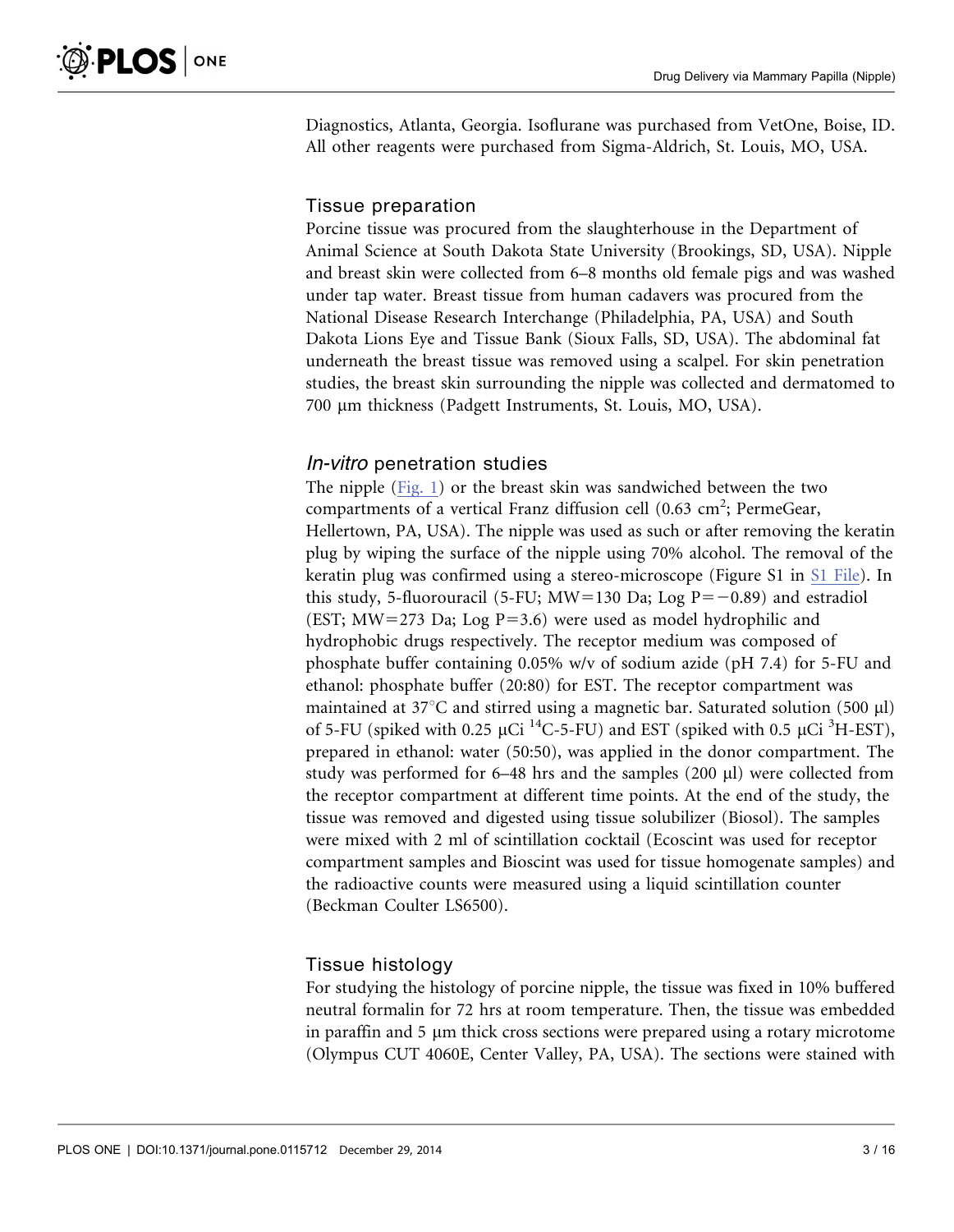<span id="page-3-0"></span>



Fig. 1. Experimental set-up for in-vitro drug penetration study.

hematoxylin-eosin and examined under a light microscope (Olympus AX70, Center Valley, PA, USA).

#### In-vitro penetration study using fluorescent dyes

To determine drug transport pathways in human/porcine nipple, SRB and NR were used as model hydrophilic and model hydrophobic fluorescent dyes respectively. SRB (10 mM) in 1:1 of ethanol: phosphate buffer and NR (0.32 mM) in propylene glycol was applied in the donor compartment for 12 hrs. At the end of the study, the tissue was removed, washed and analyzed by microscopy.

### Confocal laser scanning microscopy (CLSM)

At the end of the dye penetration studies, 1 mm thick cylindrical section was cut from the middle of the porcine nipple ( $\sim$  5–6 mm from the top of the nipple) and placed on a glass slide. The tissue sections were observed in a confocal microscope (Fluoview FV300, Olympus ix70, Olympus, Center Valley, PA, USA). The fluorescent dyes were excited using a green helium-neon laser at an excitation wavelength of 543 nm. Confocal images were obtained in the xy plane and xz plane. For the xz sections, a horizontal line was defined across the region of interest in the  $z=0$  µm in xy plane and then optically sectioned from the surface of the tissue ( $z=0 \mu m$ ) to 500  $\mu m$  depth at a step size of 5  $\mu m/s$ can. For xyz images, the tissue was scanned from the surface  $(z=0 \mu m)$  to 500  $\mu m$  depth at a step size of 25  $\mu$ m/scan.

doi:10.1371/journal.pone.0115712.g001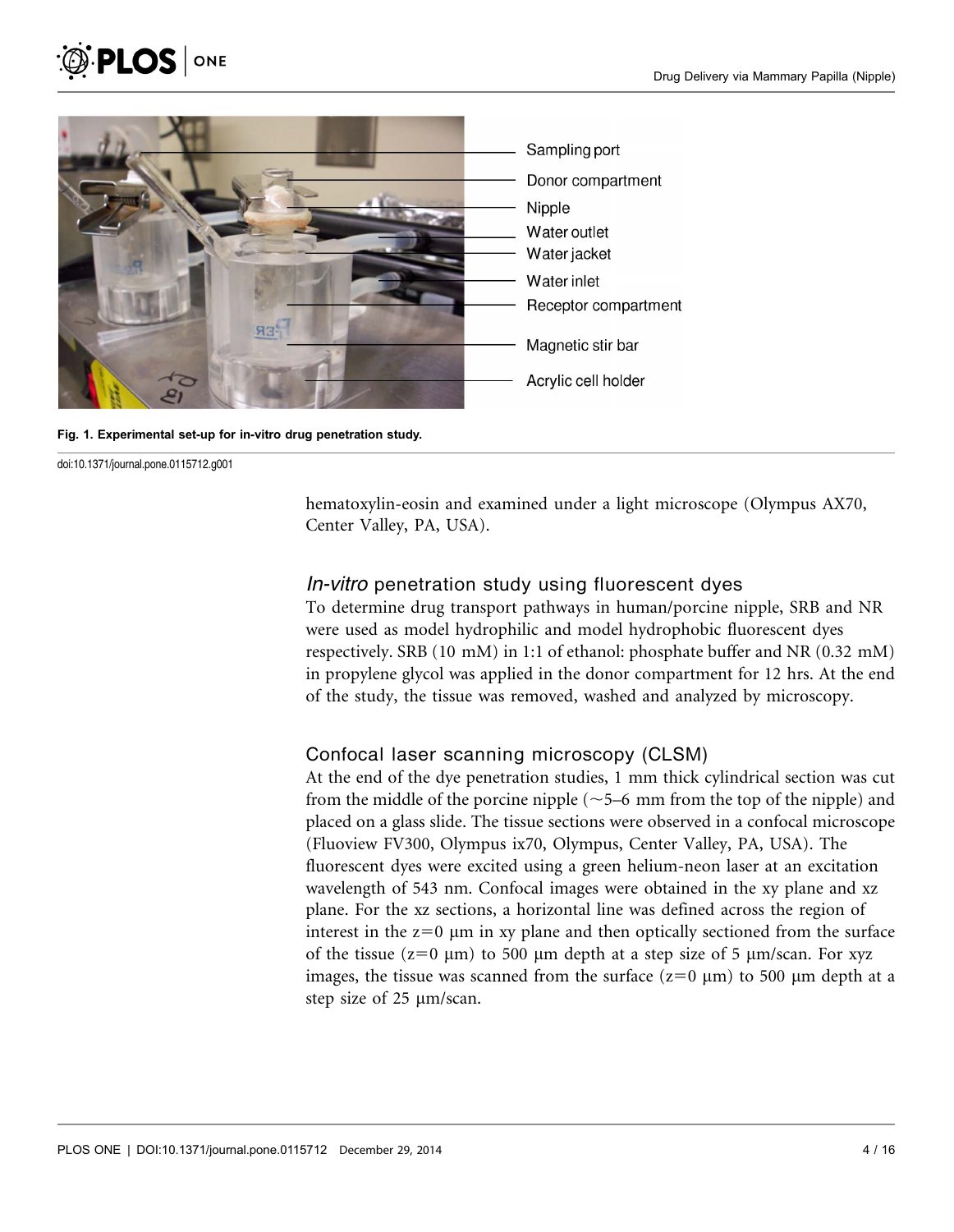### Fluorescence microscopy

To understand the depth of penetration, dye distribution in different sections from the tip to the base of the nipple was studied. The tissue was snap frozen in optimum cutting temperature (OCT, Tissue Tek, Torrance, CA, USA) medium placed in hexane under liquid nitrogen. The OCT block was used to prepare 7– 8 mm thick sections in a cryostat (UV800, Leica Microsystems, Bannockburn, IL, USA) at  $-25^{\circ}$ C. The section was dried for 6 hrs at 37 $^{\circ}$ C and the cover slip was placed over the section and sealed using CytoSeal (Vector laboratories, Burlingame, CA, USA). The tissue sections were observed under a fluorescence microscope (Olympus AX70, Center Valley, PA, USA).

### In-vivo studies

For in-vivo studies, 7–10 week old female Sprague-Dawley rats (Charles River Laboratories, Wilmington, MA, USA), were used. The experimental protocol was approved by the Institutional Animal Care and Use Committee. For topical/ transdermal drug application, the rat abdominal hair was removed two days before the study using a hair clipper and depilatory cream (Nair Hair Remover Lotion, Princeton, NJ, USA). For topical delivery through the nipple, the surrounding breast skin was covered with scotch tape (3M, St. Paul, MN, USA) to limit drug exposure to the nipple ([Fig. 2A](#page-5-0)). Keratin plug was removed from the surface of the nipple using 70% alcohol. Around 250 µl of 5-FU solution (10 mg/ ml of 5-FU in 50% ethanol spiked with 0.25  $\mu$ Ci of <sup>14</sup>C-5-FU) was loaded in a Hill Top chamber (3.8 cm<sup>2</sup>; Hill Top Research, St. Petersburg, FL, USA) and applied on the nipple or on the breast skin surrounding the nipple [\(Fig. 2B](#page-5-0)). The drug was applied for 2–6 hrs under Isoflurane anesthesia (0.75% isoflurane and oxygen flow rate of 0.8 L/min; VetEquip-VE 2848, Pleasanton, CA, USA). In a separate study, to understand the drug disposition from the breast tissue, the treatment was removed from the breast after 6 hrs and the study was continued for another 6 hrs. For intravenous drug administration, 5-FU solution (10 mg/ml of 5-FU spiked with  $^{14}$ C-5-FU) was prepared in 0.9% NaCl and 50 µl was injected into the tail vein using 27-gauge,  $\frac{1}{2}$ , needle (BD, Franklin Lakes, NJ, USA).

Blood samples were collected at the end of the study from the retro-orbital plexus under mild isoflurane anesthesia. The blood samples were collected into heparinized Eppendorf tubes and then centrifuged at 10,000 rpm for 15 minutes. After centrifugation, plasma was collected and mixed with scintillation cocktail (Bioscint). At the end of the study, the animals were euthanized by  $CO<sub>2</sub>$ asphyxiation. Before collecting the organs, the tissue was perfused with saline to remove blood from the organs. The nipple, mammary gland, kidneys, liver, spleen, lungs, brain and heart were collected. The tissue was weighed and homogenized (Omni General Laboratory Homogenizer, Omni International, Kennesaw, GA, USA). The homogenate was then mixed with tissue solubilizer (Biosol), and incubated at 50 $^{\circ}$ C for 24 hrs. The sample was quenched using 30% v/v hydrogen peroxide  $(H_2O_2)$  solution and incubated at 50°C for 4 hrs. The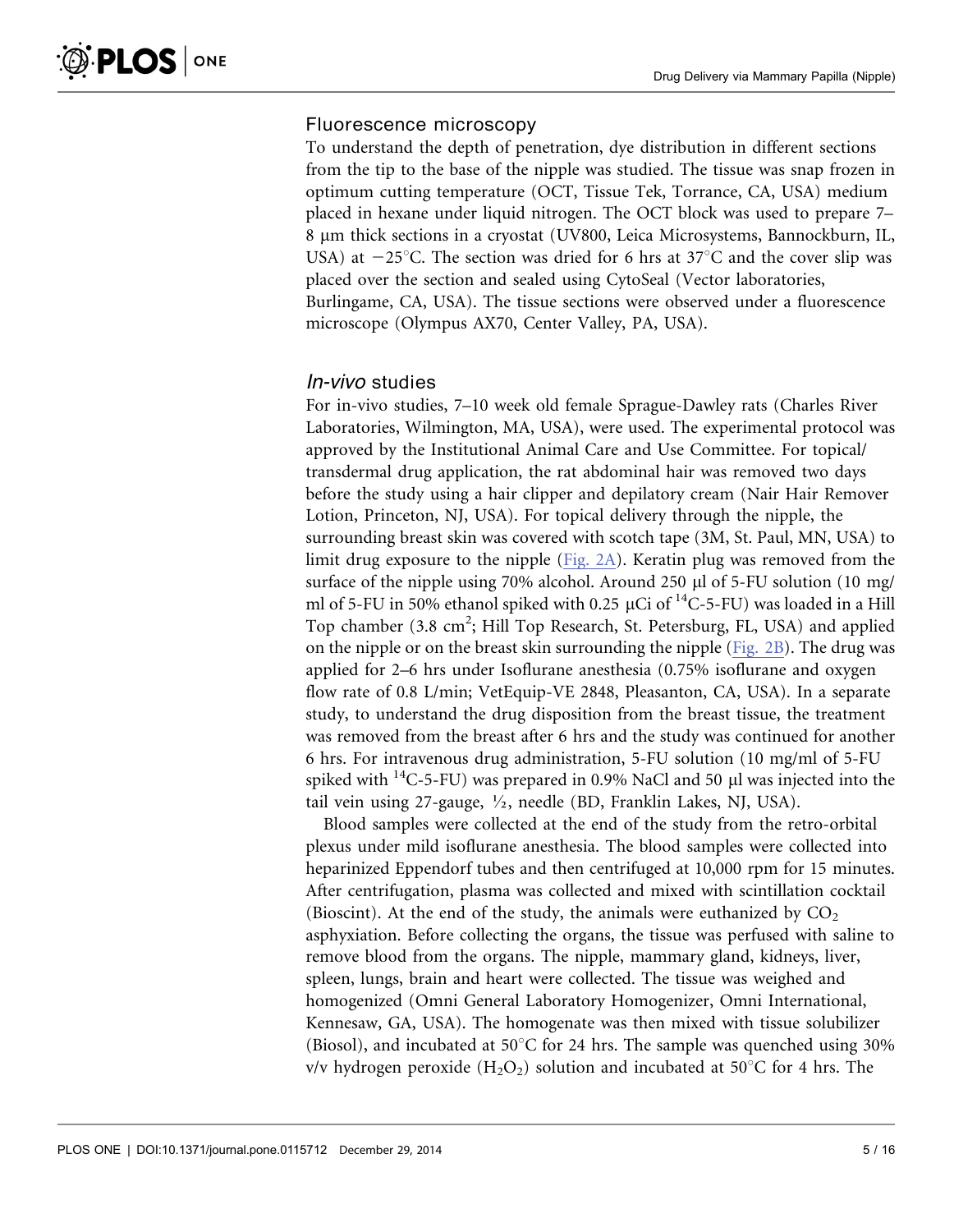<span id="page-5-0"></span>



Fig. 2. Experimental set-up for topical application of 5-FU on nipple in-vivo. (A) Adhesive tape was applied around nipple to limit the topical drug delivery through the nipple; (B) Hilltop chamber was used for topical drug application.

doi:10.1371/journal.pone.0115712.g002

sample was then mixed with scintillation cocktail (Bioscint) and the radioactive counts were measured using a liquid scintillation counter.

#### Data analysis

The cumulative amount of drug permeated per unit area of the tissue was plotted against time. Flux was obtained from the slope of linear portion of the curve and lag time was calculated by extrapolating the linear portion of the curve to the xaxis (time). Cumulative amount of drug permeation through the tissue and drug retention in the tissue were also calculated. All the experiments were performed in triplicate or quadruplicate and the results were expressed as mean  $\pm$  SD. Two-tail unpaired t-test and one-way ANOVA test (Instat 3, GraphPad software, CA, USA) were used to compare the treatment groups and the results were considered to be significant at  $p<0.05$ .

### **Results**

#### In-vitro penetration of hydrophilic model drug

For this study, 5-FU, a drug used in breast cancer was chosen as a model hydrophilic molecule [\[19\]](#page-15-0). The drug transport across the nipple into the receptor medium in-vitro is representative of the drug penetration into the underlying breast tissue in-vivo. The in-vitro penetration studies were conducted on the nipple without any treatment or after removal of the keratin plug using 70% alcohol. As shown in [Fig. 3,](#page-6-0) the 5-FU penetration increased with time and there was no significant effect of keratin plug on 5-FU penetration through the porcine nipple ([Fig. 3A](#page-6-0)). However, 5-FU penetration through the porcine nipple was higher compared to the drug penetration through the breast skin. The steady state flux and cumulative amount of 5-FU penetration through the nipple was 2–3 fold higher compared to breast skin. As seen from the lag time values ([Table 1\)](#page-6-0), the drug transport through the nipple was slower than through the breast skin. On the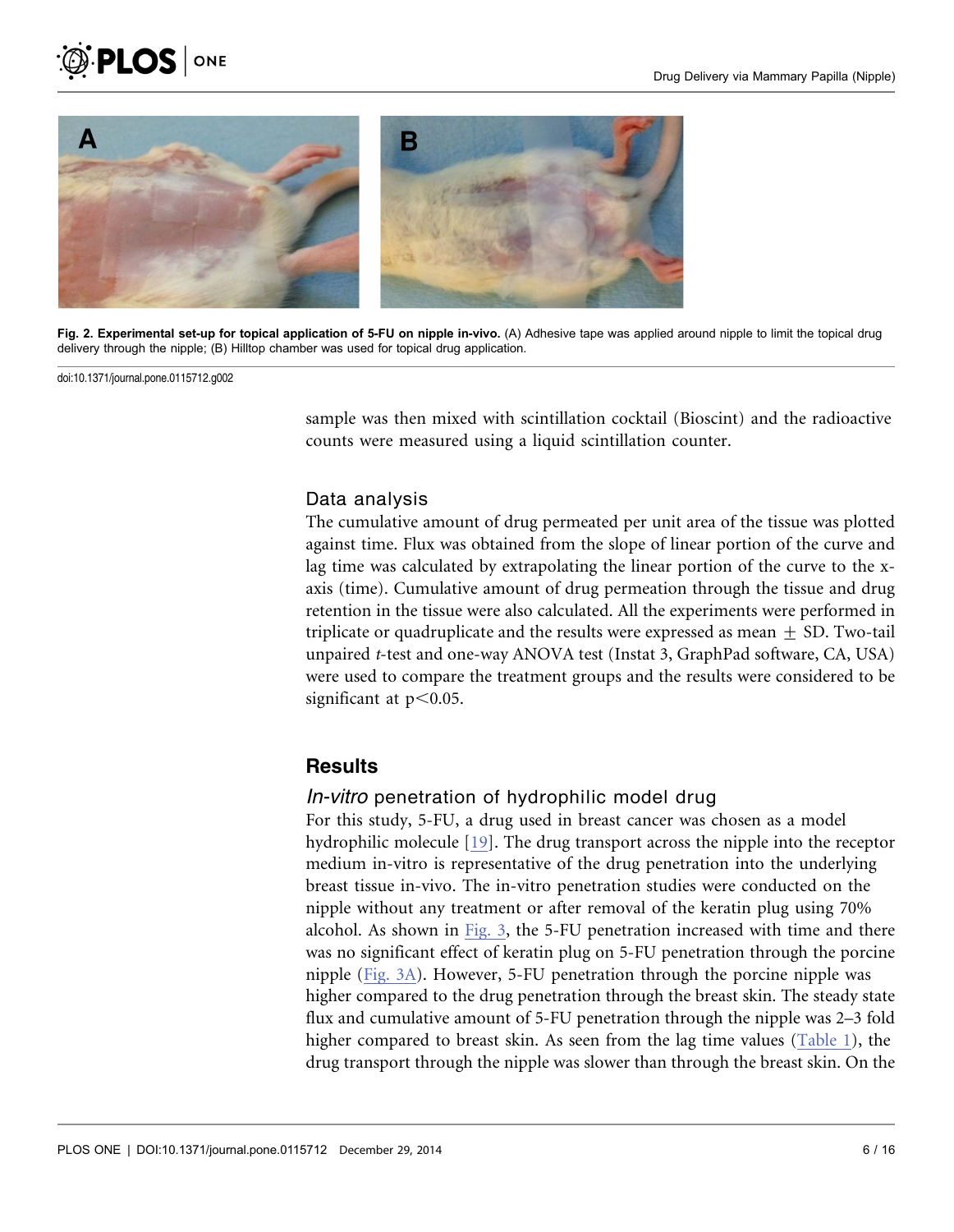

<span id="page-6-0"></span>



Fig. 3. Permeation of 5-FU through excised breast tissue. In-vitro permeation of 5-FU through porcine (A) and human (B) nipple after removing the keratin plug (KR), nipple with keratin plug, and breast skin. Each data point is represented as mean  $\pm$  SEM (n=3–4). † is significant in comparison to the results from nipple with keratin plug; \*is significant in comparison to skin. The values are significant at p<0.05, by one-way ANOVA.

doi:10.1371/journal.pone.0115712.g003

other hand, drug retention in the nipple was comparable to drug retention in the breast skin.

In contrast to porcine nipple, keratin plug significantly reduced 5-FU penetration through human nipple (Fig. 3B; Table 1). In presence of keratin plug, the 5-FU penetration was lower than the breast skin. The lag-time was significantly shorter after removing keratin plug from human nipple (Table 1). Similar to porcine tissue, the flux and cumulative amount of 5-FU penetration was higher compared to human breast skin (Table 1). After removing the keratin

|  |  |  |  | <b>Table 1.</b> In-vitro penetration parameters of 5-FU in porcine and human tissue. |  |  |  |  |  |  |  |
|--|--|--|--|--------------------------------------------------------------------------------------|--|--|--|--|--|--|--|
|--|--|--|--|--------------------------------------------------------------------------------------|--|--|--|--|--|--|--|

| <b>Treatment Group</b>               | $L$ (hrs)        | $J_{ss}$ (µg/cm <sup>2</sup> /hrs) | $Q_{48}$ (µg/cm <sup>2</sup> )   | $C_T$ (µg/mg)     |
|--------------------------------------|------------------|------------------------------------|----------------------------------|-------------------|
| Porcine nipple-keratin plug removed  | $13.02 + 0.83^a$ | $24.87 + 4.39^a$                   | $1041.36 + 184.01^a$             | $1.24 + 0.05$     |
| Porcine nipple                       | $14.27 + 1.61^a$ | $19.25 + 0.80^a$                   | $691.90 + 43.09$                 | $1.44 + 0.17$     |
| Porcine breast skin                  | $4.01 + 0.51$    | $8.80 + 0.58$                      | $399.82 + 33.71$                 | $0.90 + 0.18$     |
| Human nipple-keratin<br>plug removed | $7.91 + 0.91b$   | $27.05 \pm 1.03^{bc}$              | $1195.95 \pm 121.47^{\text{bc}}$ | $1.41 \pm 0.36^b$ |
| Human nipple                         | $19.17 + 2.34^c$ | $3.38 + 0.66$                      | $100.07 + 23.76$                 | $0.41 + 0.11$     |
| Human breast skin                    | $5.69 + 0.92$    | $6.47 + 0.78$                      | $367.20 + 29.73$                 | $1.11 + 0.03$     |

L is lag time;  $J_{ss}$  is flux at steady state;  $Q_{48}$  is cumulative amount of drug permeated per cm<sup>2</sup> of the tissue at 48 hrs;  $C_T$  is tissue drug amount at 48 hrs. Results are presented as mean  $\pm$  SEM (n=3–4); 'a' is significant in comparison to porcine skin; 'b' is significant in comparison to human nipple with keratin plug; 'c' is significant in comparison to human skin. The values are significant at p<0.05 by one-way ANOVA.

doi:10.1371/journal.pone.0115712.t001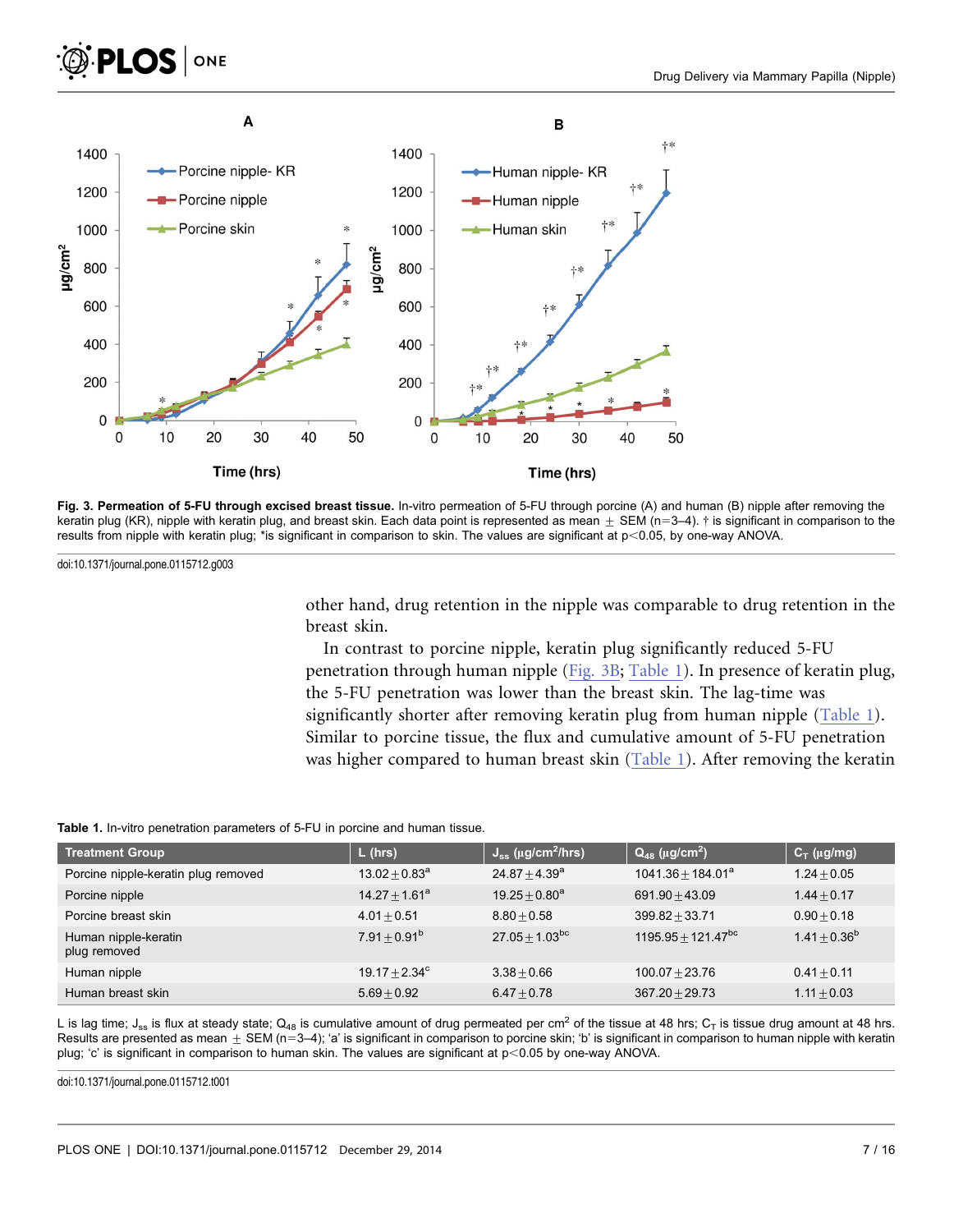plug, the permeation of 5-FU through the porcine nipple was relatively closer to the permeation of 5-FU through human nipple.

### In-vitro penetration of hydrophobic model drug

Estradiol (EST) was used as a model hydrophobic molecule and this drug was chosen due to its similar physicochemical properties to anti-estrogen compounds used in breast cancer [\[20\]](#page-15-0). In general, the lag-time was shorter for EST compared to 5-FU ([Tables 1](#page-6-0) and [2\)](#page-8-0). In porcine tissue, the EST penetration was similar between nipple and breast skin [\(Fig. 4A](#page-8-0)). The keratin plug had no significant effect on the EST flux in porcine nipple [\(Table 2](#page-8-0)). However, after removing the keratin plug, the lag-time reduced significantly ([Table 2\)](#page-8-0). The cumulative amount of EST penetrated through the porcine nipple was higher after removing the keratin plug.

Similar to 5-FU, the keratin plug had a significant influence on EST penetration through the human nipple [\(Figs. 3B](#page-6-0) and [4B](#page-8-0)). Keratin plug reduced EST flux by 5 fold in human nipple. After removing keratin plug, the flux and cumulative amount of EST was higher compared to human breast skin ([Table 2\)](#page-8-0). The amount of EST in the nipple was 3-fold high compared to the breast skin. Similar to 5FU, after removing the keratin plug, the permeation of EST through the porcine nipple was closer to the permeation of EST through human nipple. In time dependent penetration studies with porcine nipple in presence of keratin plug, very minimal drug was detected in the receptor medium after 6 hrs treatment. However with longer treatment, the drug penetrated across the nipple into the receptor medium (Figures S2 and S3 in [S1 File](#page-13-0)). In presence of keratin plug, the drug retention in the nipple at the end of 6 hrs was similar for hydrophilic (5-FU) and lipophilic (EST) drugs. However, when the drug treatment was removed at 6 hrs and the study was continued for 48 hrs, relatively a higher amount of 5-FU diffused from the nipple into the receptor medium compared to EST (Figures S2 and S3 in [S1 File\)](#page-13-0). Taken together, the results from these studies indicate that the drug lipophilicity has a significant influence on permeation through the nipple.

#### Characterization of transport pathways in nipple

[Fig. 5A](#page-9-0) shows the ducts in the nipple and the diameter of the ducts was around  $100-150$  µm. Confocal microscopy was used to visualize the transport pathway in the nipple ([Fig. 5B\)](#page-9-0). The hydrophilic dye, sulforhodamine was uniformly distributed in the ducts and the surrounding connective tissue. In contrast, the lipophilic dye, nile red was mainly localized to the ducts. To determine the dye distribution at different depths in the nipple, the tissue sections from the tip to the base of the nipple were visualized under a fluorescence microscope. As can be seen from [Fig. 6A and 6B,](#page-9-0) the dye distribution pattern was consistent with the optical sections from confocal microscopy studies. The dye penetration was similar for both porcine and human nipple, which further suggests that porcine nipple could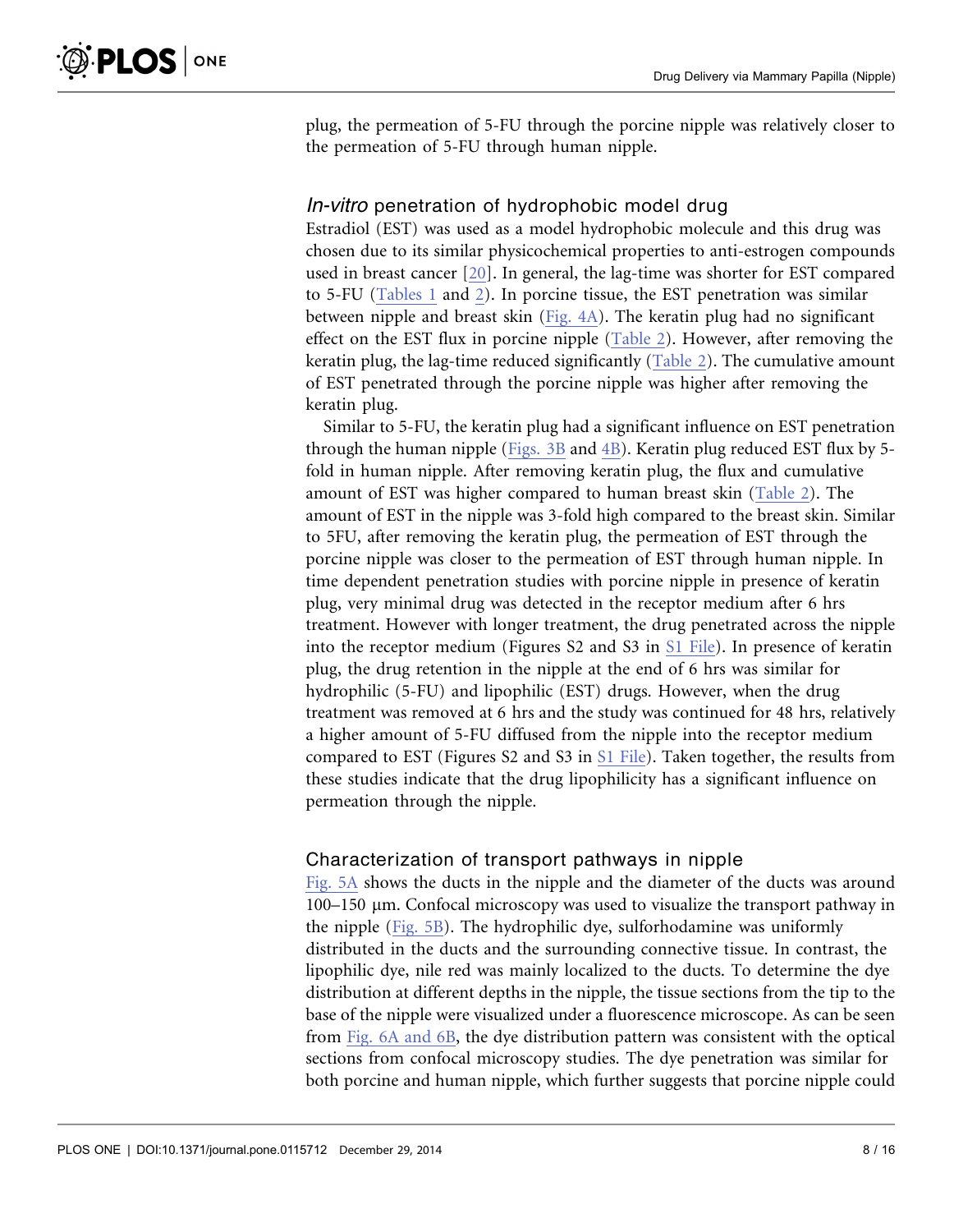<span id="page-8-0"></span>

| <b>Treatment Group</b>                 | $L$ (hrs)          | $J_{ss}$ (µg/cm <sup>2</sup> /hrs) | $Q_{48}$ (µg/cm <sup>2</sup> ) | $C_T$ (µg/mg)      |
|----------------------------------------|--------------------|------------------------------------|--------------------------------|--------------------|
| Porcine nipple-keratin<br>plug removed | $2.71 + 0.52^{ab}$ | $16.69 + 0.62$                     | $752.76 + 19.58^a$             | $1.48 + 0.16$      |
| Porcine nipple                         | $9.73 + 0.81^b$    | $14.49 + 0.55$                     | $564.55 + 36.16^b$             | $0.84 + 0.06^b$    |
| Porcine breast skin                    | $4.99 + 0.15$      | $15.90 + 0.54$                     | $686.40 + 27.27$               | $5.69 + 0.28$      |
| Human nipple-keratin<br>plug removed   | $2.15 + 0.09^c$    | $27.25 + 2.63^{\circ}$             | $1135.30 + 118.93^{cd}$        | $2.21 + 0.18^{cd}$ |
| Human nipple                           | $9.13 + 1.82^d$    | $5.62 + 0.76^d$                    | $236.73 + 29.85^d$             | $0.37 + 0.09^d$    |
| Human breast skin                      | $0.63 + 0.24$      | $18.38 + 2.91$                     | $730.81 + 54.31$               | $0.81 + 0.06$      |

Table 2. In-vitro penetration parameters of EST in porcine and human tissue.

L is lag time;  $J_{ss}$  is flux at steady state;  $Q_{48}$  is cumulative amount of drug permeated per cm<sup>2</sup> of the tissue at 48 hrs;  $C_T$  is tissue drug amount at 48 hrs. Results are presented as mean  $\pm$  SEM (n=3-4); 'a' is significant in comparison to porcine nipple with keratin plug; 'b' is significant in comparison to porcine skin; 'c' is significant in comparison to human nipple with keratin plug; 'd' is significant in comparison to human skin. The values are significant at p<0.05 by one-way ANOVA.

doi:10.1371/journal.pone.0115712.t002

be a potential model for human nipple. Overall, the microscopy studies demonstrate that the duct is a major drug transport pathway to the underlying breast tissue, while the extent of distribution is influenced by the lipophilicity of the molecule.

### In-vivo biodistribution of 5-FU

Given that 5-FU is a drug used for breast cancer, it was chosen to demonstrate localized drug delivery in vivo in rats. In-vivo distribution of 5-FU was studied by topical application on the nipple or on the breast skin (transdermal), while



Fig. 4. Permeation of EST through excised breast tissue. In-vitro permeation of EST through porcine (A) and human (B) nipple after removing keratin plug (KR), nipple with keratin plug, and breast skin. Each data point is represented as mean  $\pm$  SEM (n=3–4). † is significant in comparison to the results from nipple with keratin plug; \*is significant in comparison to corresponding skin group. The values are significant at p<0.05, by one-way ANOVA.

doi:10.1371/journal.pone.0115712.g004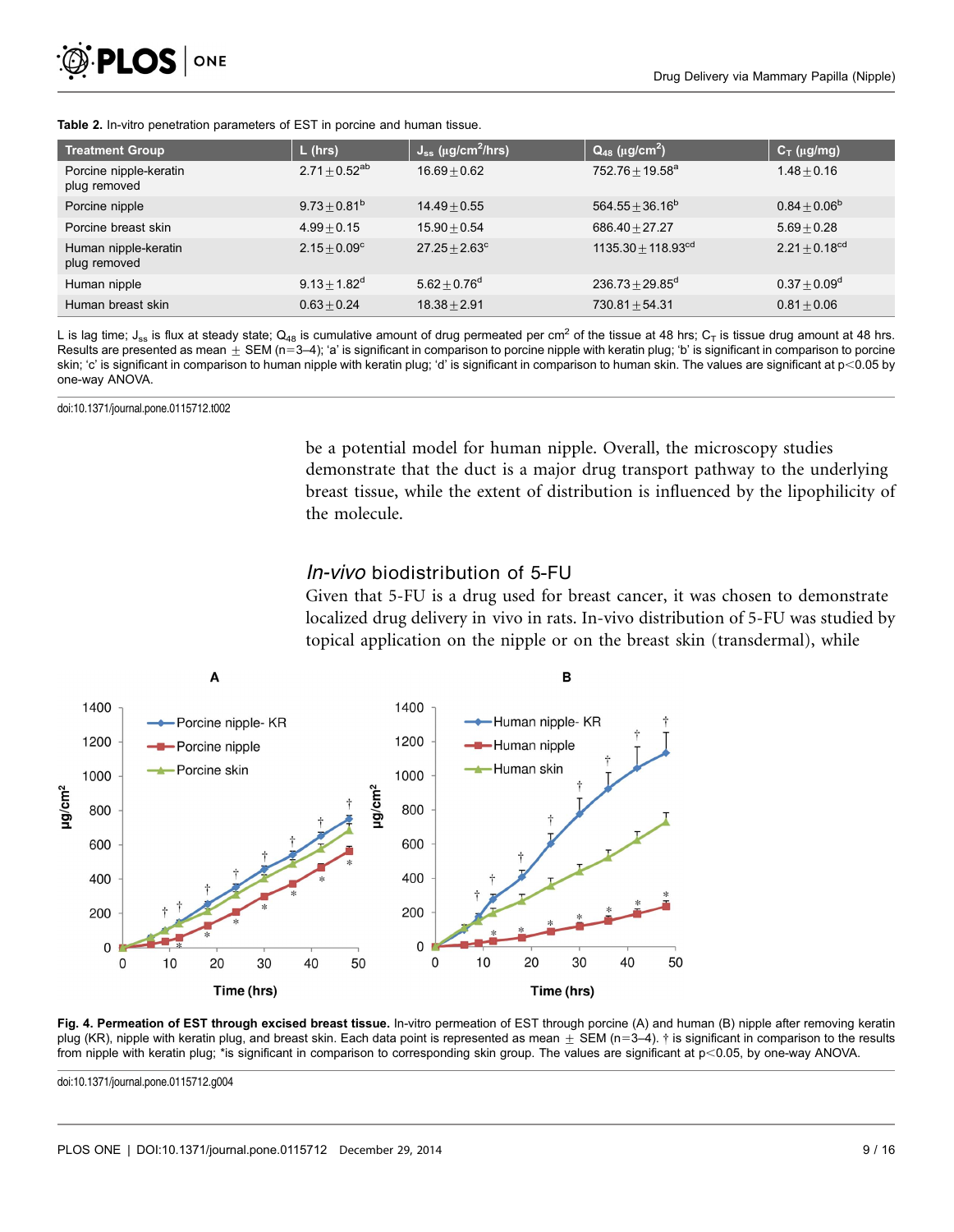<span id="page-9-0"></span>

Fig. 5. Confocal microscopic images of porcine nipple. (A) Cross section of porcine nipple after staining with hematoxylin-eosin. (Bar=200 µm), (B) Confocal laser scanning microscopic images of porcine nipple, after treatment with hydrophilic dye sulforhodamine (SRB; upper panel) and hydrophobic dye Nile red (NR; lower panel). Image on the left panel is a cumulative xyz image of optical sections from 0 to 500 um in the tissue. Images on the right panel are xz images from 0 to 500  $\mu$ m (Bar=100  $\mu$ m).

doi:10.1371/journal.pone.0115712.g005



Fig. 6. Fluorescence microscopic images of nipple. Fluorescence microscopic images of  $7-8$  µm thick cryosections of porcine (A) and human (B) nipple after treatment with the fluorescent dyes, SRB (upper panel in A and B) and NR (lower panel in A and B). Sections were taken from the entire length of the nipple starting from the tip to the base of the nipple. (Bar=100  $\mu$ m); SRB- sulforhodamine; NR- Nile red.

doi:10.1371/journal.pone.0115712.g006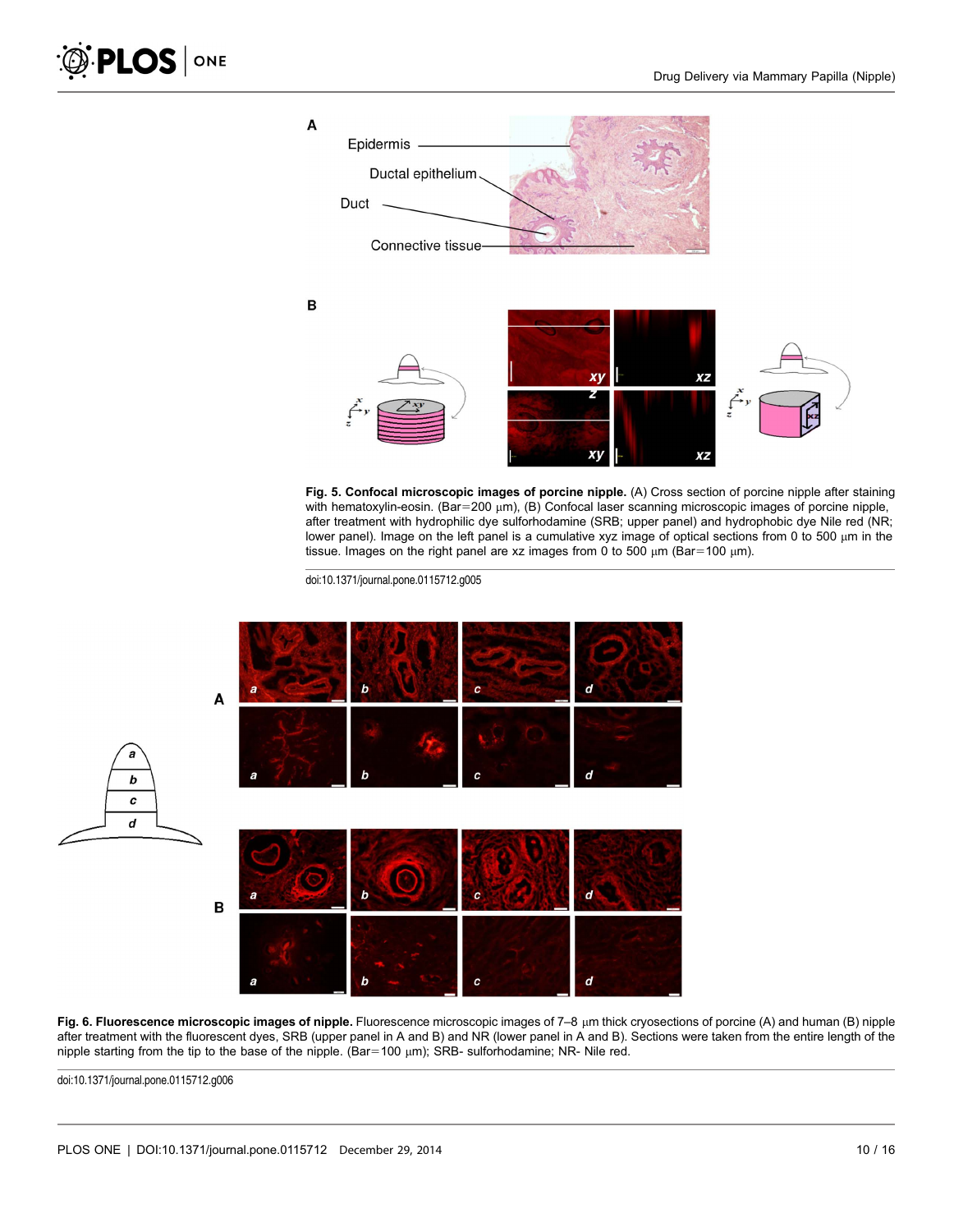<span id="page-10-0"></span>



Fig. 7. Biodistribution of 5-FU in rat breast tissue. Amount of 5-FU in rat mammary tissues after topical (nipple), transdermal (breast skin) and intravenous administration. Each value is represented as mean  $\pm$  SD (n=3); \* is significant in comparison to transdermal treatment group;  $\dagger$  is significant in comparison to intravenous injection group. The values are significant at p<0.05, by one-way ANOVA. MP- topical application on the mammary papilla (nipple); TD- transdermal delivery; IV-intravenous injection. The drug was applied on the mammary papilla or on the breast skin for 2 hrs or 6 hrs. In case of disposition studies, the drug was removed after 6 hrs treatment and the drug concentration was measured at 12 hrs.

doi:10.1371/journal.pone.0115712.g007

intravenous 5-FU administration was used as a control. When applied on the nipple, the drug diffusion into the mammary gland increased with increase in treatment time (Fig. 7; Table S1 in [S1 File\)](#page-13-0). Most of the drug was retained in the nipple, which then slowly diffused into the mammary gland. This was evident from the disposition studies, where the drug retained in the nipple continued to diffuse into the mammary gland after the drug treatment was removed (Fig. 7). The treatment time did not significantly influence the drug penetration through the breast skin. As expected, there was no drug distribution into the nipple when the drug was applied on the breast skin (Fig. 7). Irrespecitve of the treatment time, the systemic drug distribution was lower after topical application compared to transdermal and intravenous treatment groups ([Fig. 8](#page-11-0)). There was no detectable drug levels in the plasma after topical application [\(Fig. 8](#page-11-0) and Table S1 in [S1 File\)](#page-13-0). On the other hand, transdermally delivered 5-FU was found to be distributed in plasma and other organs, but was lower compared to intravenous treatment group [\(Fig. 8](#page-11-0)). Overall, the results show that topical delivery through the nipple can achieve high drug concentration in the mammary gland with minimal systemic drug distribution.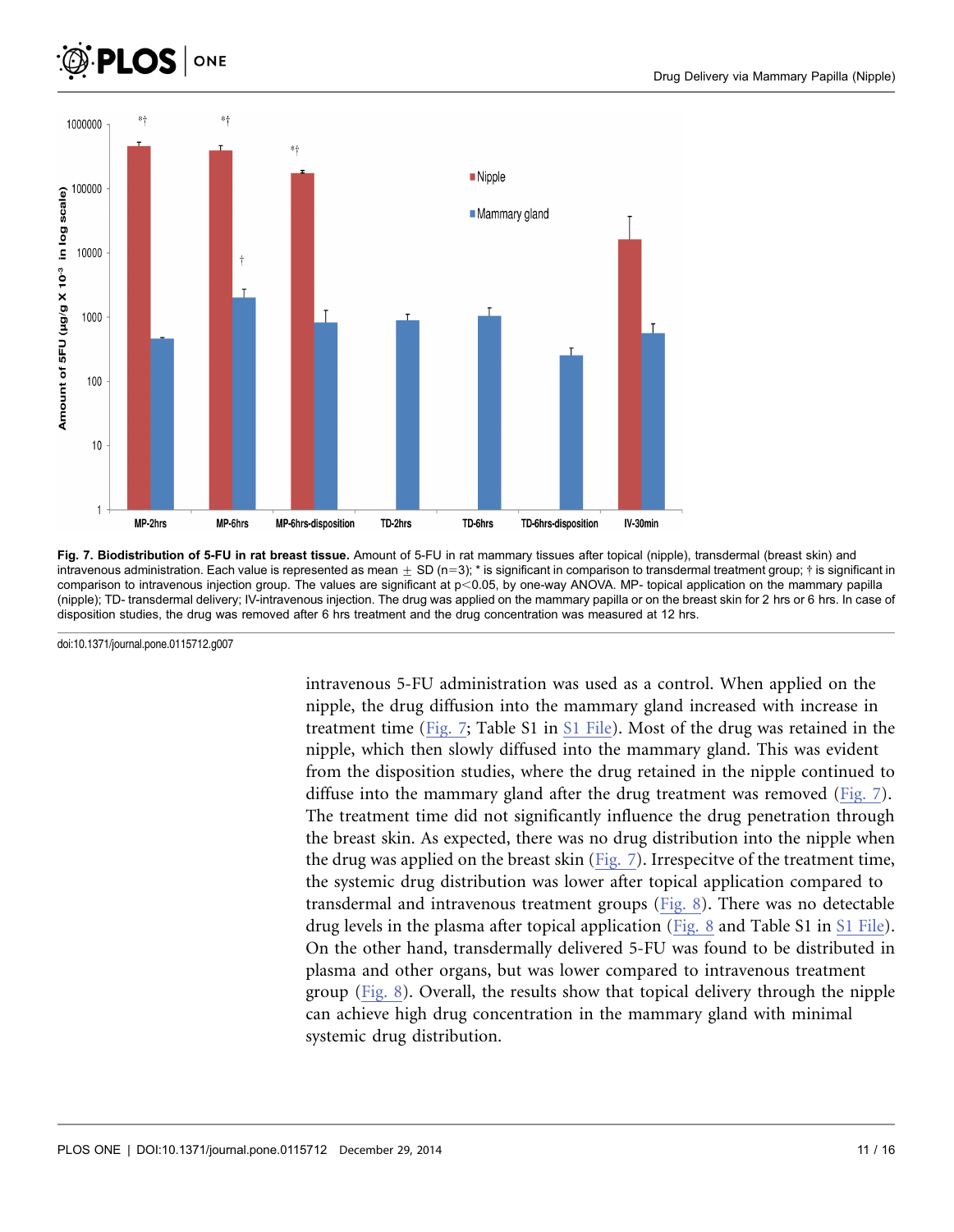<span id="page-11-0"></span>



#### 1000 ■MP-2hrs ■MP-6 hrs ■MP-6hrs-disposition ■TD-2hrs ■TD-6hrs ■TD-6hrs-disposition ■IV-30min



doi:10.1371/journal.pone.0115712.g008

#### **Discussion**

Currently, there are no reliable methods to distinguish breast cancers that will develop into metastatic disease from those that will not. Therefore, all breast cancers are treated with aggressive therapies. Recently, it was reported that one to three deaths from overtreatment with aggressive therapies occur for every one breast cancer death avoided [\[21\]](#page-15-0). To this end, there is a strong need for developing safe and effective therapeutic approaches, especially for localized breast cancers. The transdermal delivery of anti-cancer agents through the breast skin is limited by the barrier properties of the stratum corneum [\[10,](#page-14-0) [11,](#page-14-0) [22,](#page-15-0) [23](#page-15-0)[\]](#page-14-0). Pujol et al reported the transdermal delivery of 4-hydroxytamoxifen (4HT) in human subjects, but the drug levels in the breast tissue was 8–29 fold lower compared to oral drug administration [\[10\].](#page-14-0) Similarly, other studies have reported low drug concentrations in the breast after transdermal drug delivery through the breast skin [\[22,](#page-15-0) [23\]](#page-15-0).

In contrast to skin, drug delivery through the nipple can overcome the skin barrier, resulting in direct drug delivery to the underlying breast tissue. The nipple has a thinner epidermis with multiple ducts and appendages, all of which results in higher drug penetration [\[14,](#page-14-0) [16,](#page-14-0) [17\]](#page-14-0). The time-dependent drug penetration through the nipple can be attributed to the formation of a drug depot in the nipple followed by slow diffusion of drug into the underlying breast tissue. Although the feasibility of topical delivery has been reported with porcine nipple [\[18\],](#page-14-0) the results from our study for the first time demonstrate the feasibility of this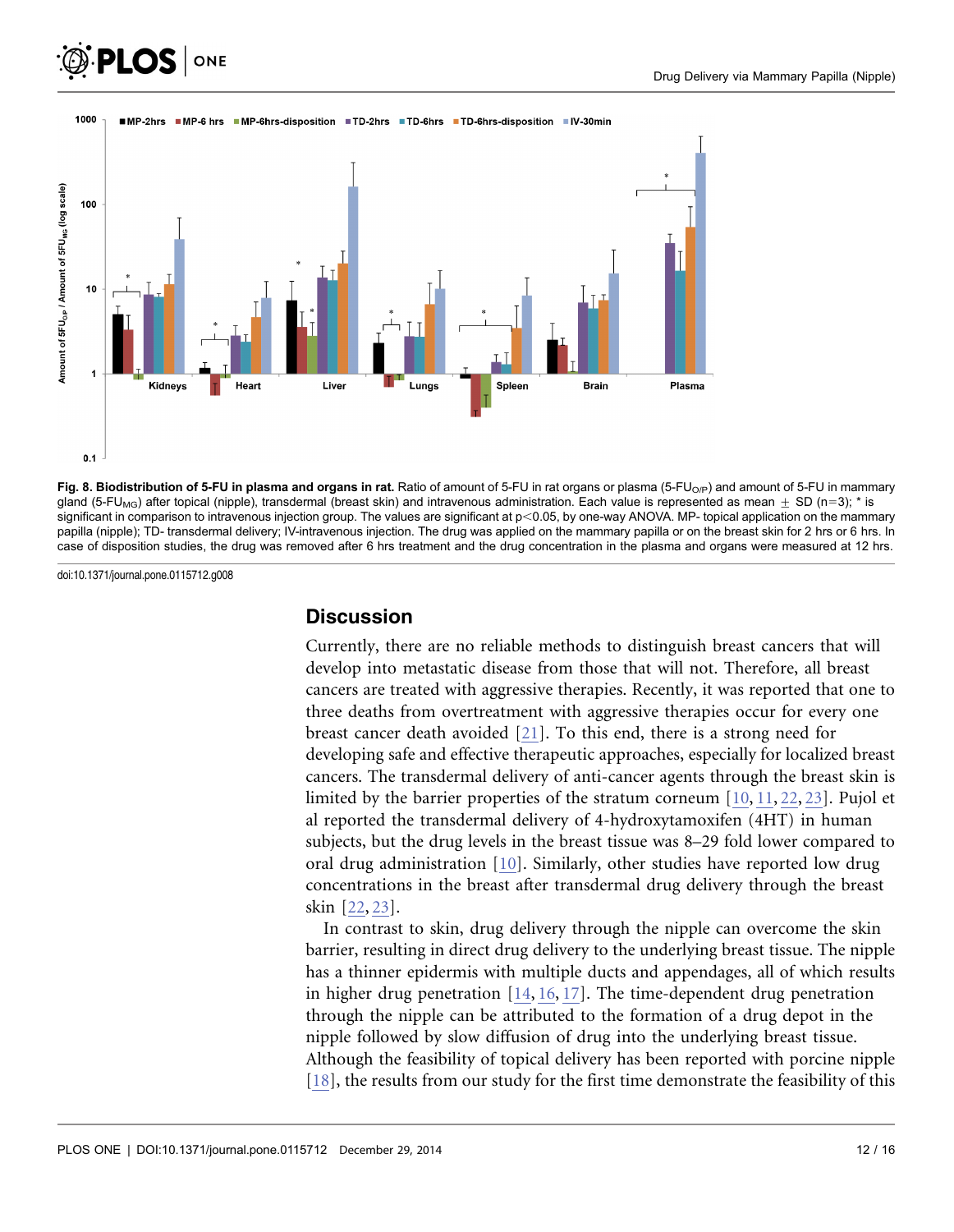delivery route in human nipple. Given the limited availability of human breast tissue and that only two nipple can be obtained from a single donor, it would be preferable to use a suitable animal model. To this end, the pig breast compares well with the human breast and the pig nipple has multiple duct openings similar to humans [\[24\].](#page-15-0) In non-lactating women, the ducts are blocked by a keratin plug [\[14\],](#page-14-0) which can limit drug transport through the nipple. However, as demonstrated in this study, the keratin plug can be easily removed by wiping the nipple surface with 70% alcohol (Figure S1 in the [S1 File](#page-13-0)). The human nipple has a larger keratin plug compared to the porcine nipple (Figure S1 in [S1 File](#page-13-0)) which can be attributed to some of the differences on the effect of keratin plug between human and porcine nipple. However, after the keratin plug was removed, the drug penetration was comparable between porcine and human nipple [\(Figs. 3](#page-6-0) and [4\)](#page-8-0). Further, from the fluorescence microscopy studies, it is evident that the transport pathways are similar between porcine and human nipple ([Fig. 6](#page-9-0)). In an earlier study by Lee et al [\[18\],](#page-14-0) no detectable drug (hydrophobic anti-cancer molecules) was found in the receptor medium, possibly due to the presence of keratin plug. This is consistent with our results, where keratin plug limited drug transport through the nipple ([Figs. 3](#page-6-0) and [4;](#page-8-0) Figures S2 and S3 in [S1 File\)](#page-13-0). Taken together, the results suggest that drug delivery through the nipple is influenced by the drug's lipophilicity. However, further studies are required to understand the influence of other physicochemical factors on drug delivery through the nipple.

The in-vivo results demonstrated the proof-of-principle for localized topical delivery through the nipple. Our results from i.v. injection are consistent with the short half-life reported for 5FU in rats [\[25\]](#page-15-0). The concentration of 5-FU in the breast after 6 hrs of topical application was 2–3 fold higher compared to transdermal and IV administration ([Fig. 7](#page-10-0) and Table S1 in [S1 File\)](#page-13-0). More importantly, the 5-FU level in the plasma after topical application was significantly lower compared to transdermal and i.v. administration [\(Fig. 8,](#page-11-0) Table S1 in [S1 File\)](#page-13-0). Unlike transdermal drug delivery through the skin, drug retained in the nipple can directly reach the underlying mammary gland. Komuro et al reported 3-fold higher drug concentration in the breast by iontophoretic delivery through the nipple compared to oral drug administration in dogs [\[26\]](#page-15-0). Further, they also showed that there was no detectable drug concentration in the plasma after topical delivery.

The 5-FU concentration (2 ng/mg) achieved in the mammary gland after 6 hrs of topical application is higher than the  $IC_{50}$  value reported for 5-FU in breast cancer cells  $(0.09-1.3 \text{ ng})$   $[27, 28]$ . Recently, Stearns et al have shown that intraductal injection of 5-FU effectively reduces the tumor formation in rats compared to i.v. administration [\[8\].](#page-14-0) However, in contrast to topical delivery of 5- FU, the drug was rapidly cleared from the breast after intraductal injection, leading to systemic side effects. Taken together, the results from our proof-ofconcept study suggest the possibility of achieving clinically relevant 5FU concentrations in the breast by topical delivery through the nipple. The topical delivery would be an attractive strategy for chemoprevention and treatment of pre-cancerous lesions in the breast. To this end, natural chemopreventive agents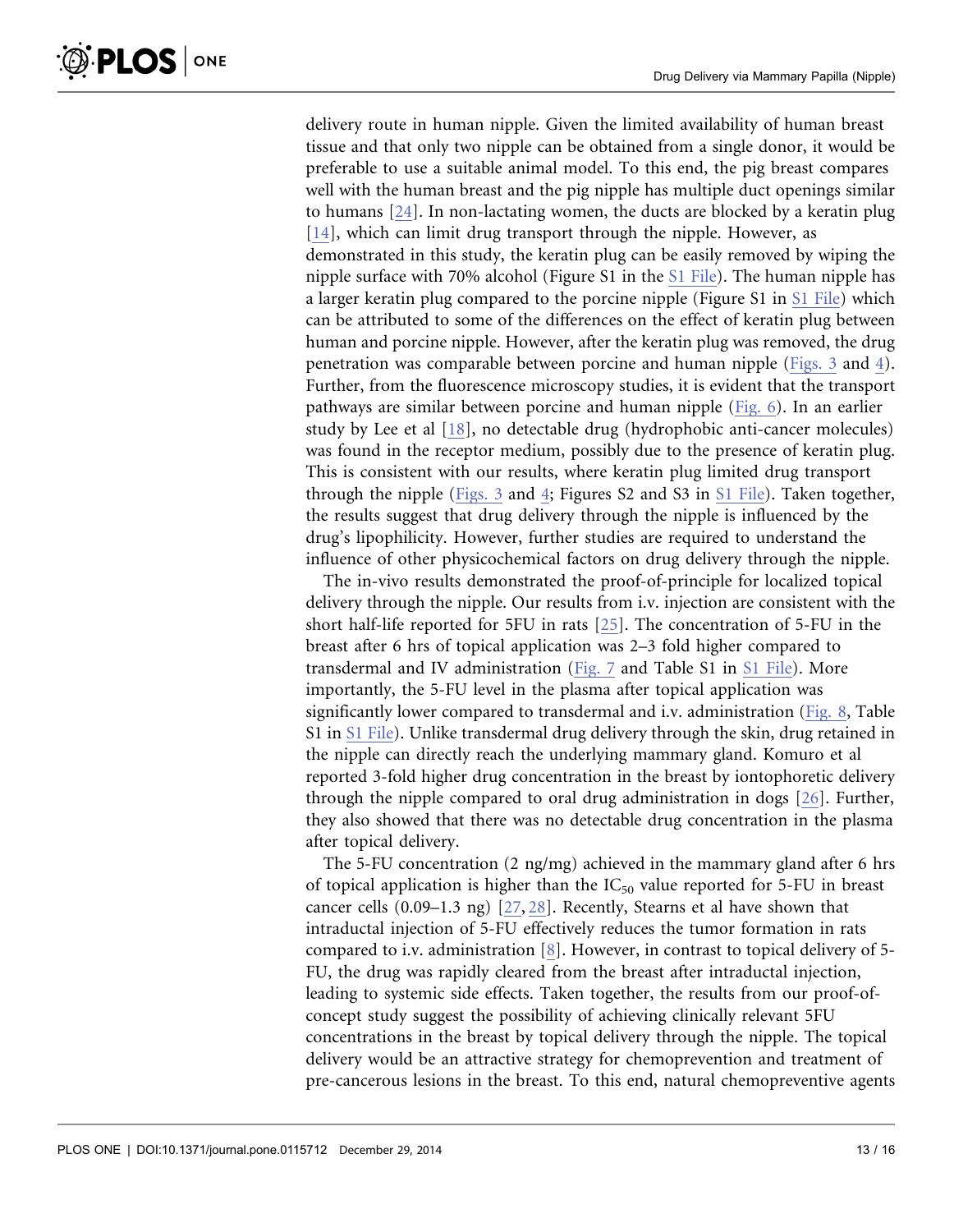<span id="page-13-0"></span>and low-dose chemotherapy (metronomic chemotherapy) are suitable for transpapillary delivery to the breast [\[29,](#page-15-0) [30\].](#page-15-0) Given the small area of drug application in the nipple, this route may be limited to the delivery of potent drug molecules. Since the drug is directly delivered to the breast, a lower dose may be required for topical delivery compared to systemic delivery. In addition, the drug penetration can be enhanced by altering drug concentration, vehicle composition and using penetration enhancers. Apart from simple formulations (lotions or gel), specialized delivery systems such as nipple pads or patches may be required for sustained drug delivery to the breast. However, it is important to ensure that the formulation is non-irritating to the skin. In summary, the design of appropriate formulations and delivery systems can lead to a safe and effective localized therapy for breast cancer.

### Conclusion

The findings from the study demonstrate that nipple is a potential route for direct drug delivery to the breast. The penetration through the nipple is influenced by the drug's lipophilicity. The results demonstrate that porcine nipple can be used as an in-vitro model for human nipple, especially after removing the keratin plug. The results from the in-vivo animal studies showed that the topical delivery through nipple can achieve high drug concentration in the breast with minimal drug levels in the blood. Overall, the findings from the study can be used to develop localized therapeutic strategies for breast cancer and other breast diseases.

### Supporting Information

S1 File. Figures S1–S3 and Table S1. Figure S1. Stereomicroscopic images of mammary papilla with and without keratin plug. Figure S2. Effect of treatment time on 5FU penetration through the porcine mammary papilla in presence of keratin plug. Figure S3. Effect of treatment time on EST penetration through the porcine mammary papilla in presence of keratin plug. Table S1. Concentration of 5-FU in plasma and various organs after different treatments. [doi:10.1371/journal.pone.0115712.s001](http://www.plosone.org/article/fetchSingleRepresentation.action?uri=info:doi/10.1371/journal.pone.0115712.s001) (DOCX)

### Acknowledgments

Human tissues were provided by National Disease Research Interchange (Philadelphia, PA, USA) and South Dakota Lions Eye and Tissue Bank (Sioux Falls, SD, USA). This is an exempt protocol as per the IRB guidelines at South Dakota State University. Porcine tissues were provided by Dr. Kelley Bruns from the Department of Animal Science, South Dakota State University, Brookings, SD, USA.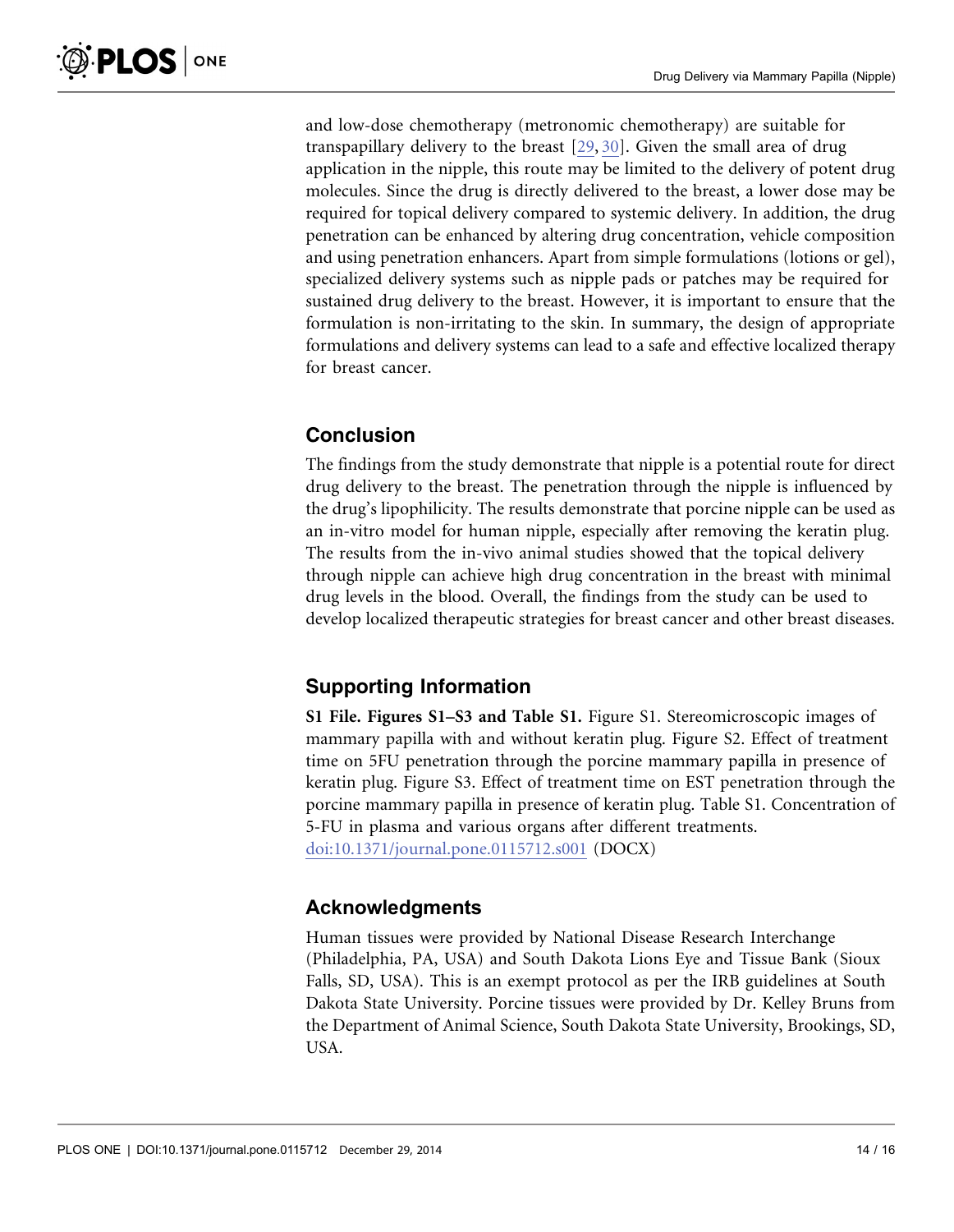### <span id="page-14-0"></span>Author Contributions

Conceived and designed the experiments: OP KD RA. Performed the experiments: KD PS. Analyzed the data: KD OP. Contributed reagents/materials/analysis tools: PS. Contributed to the writing of the manuscript: KD OP.

### **References**

- 1. Jemal A, Bray F, Center MM, Ferlay J, Ward E, et al. (2011) Global cancer statistics. CA: Cancer J Clin 61: 69–90.
- 2. Virnig BA, Tuttle TM, Shamliyan T, Kane RL (2010) Ductal carcinoma in situ of the breast: a systematic review of incidence, treatment, and outcomes. J Natl Cancer Inst 102: 170–178.
- 3. Thomsen A, Kolesar JM (2008) Chemoprevention of breast cancer. Am J Health-Syst Pharm 65: 2221–2228.
- 4. Avis NE, Crawford S, Manuel J (2005) Quality of life among younger women with breast cancer. J Clin Oncol 23: 3322–3330.
- 5. Wood AJ, Shapiro CL, Recht A (2001) Side effects of adjuvant treatment of breast cancer. N Eng J Med 344: 1997–2008.
- 6. Darby SC, McGale P, Taylor CW, Peto R (2005) Long-term mortality from heart disease and lung cancer after radiotherapy for early breast cancer: prospective cohort study of about 300 000 women in US SEER cancer registries. Lancet Oncol 6: 557–565.
- 7. Flanagan M, Love S, Hwang ES (2010) Status of intraductal therapy for ductal carcinoma in situ. Curr Breast Cancer Rep 2: 75–82.
- 8. Stearns V, Mori T, Jacobs LK, Khouri NF, Gabrielson E, et al. (2011) Preclinical and clinical evaluation of intraductally administered agents in early breast cancer. Sci Transl Med 3: 106ra108.
- 9. Murata S, Kominsky SL, Vali M, Zhang Z, Garrett-Mayer E, et al. (2006) Ductal access for prevention and therapy of mammary tumors. Cancer Res 66: 638–645.
- 10. Pujol H, Girault J, Rouanet P, Fournier S, Grenier J, et al. (1995) Phase I study of percutaneous 4 hydroxy-tamoxifen with analyses of 4-hydroxy-tamoxifen concentrations in breast cancer and normal breast tissue. Cancer Chemotherap Pharmcol 36: 493–498.
- 11. Mauvais-Jarvis P, Baudot N, Castaigne D, Banzet P, Kuttenn F (1986) Trans-4-hydroxytamoxifen concentration and metabolism after local percutaneous administration to human breast. Cancer Res 46: 1521–1525.
- 12. Lee O, Ivancic D, Chatterton RT Jr, Rademaker AW, Khan SA (2011) In vitro human skin permeation of endoxifen: potential for local transdermal therapy for primary prevention and carcinoma in situ of the breast. Breast Cancer: Targets and Therapy 3: 61–70.
- 13. Sauvez F, Drouin DS, Attia M, Bertheux H, Forster R (1999) Cutaneously applied 4-hydroxytamoxifen is not carcinogenic in female rats. Carcinogenesis 20: 843–850.
- 14. Rusby JE, Brachtel EF, Michaelson JS, Koerner FC, Smith BL (2007) Breast duct anatomy in the human nipple: three-dimensional patterns and clinical implications. Breast Cancer Res Treat 106: 171-179.
- 15. Kikuchi K, Tagami H, Akaraphanth R, Aiba S (2011) Functional analyses of the skin surface of the areola mammae: comparison between healthy adult male and female subjects and between healthy individuals and patients with atopic dermatitis. Br J Dermatol 164: 97–102.
- 16. Shao C, Li A, Zhang J, Xue D, Zhang W (2012) Neglected aspect of the strategy for human breast diseases: Trans-areolar drug delivery. Med Hypoth 78: 4–6.
- 17. Love SM, Barsky SH (2004) Anatomy of the nipple and breast ducts revisited. Cancer 101: 1947–1957.
- 18. Lee LM, Davison Z, Heard CM (2010) In vitro delivery of anti-breast cancer agents directly via the mammary papilla (nipple). Int J Pharm 387: 161–166.